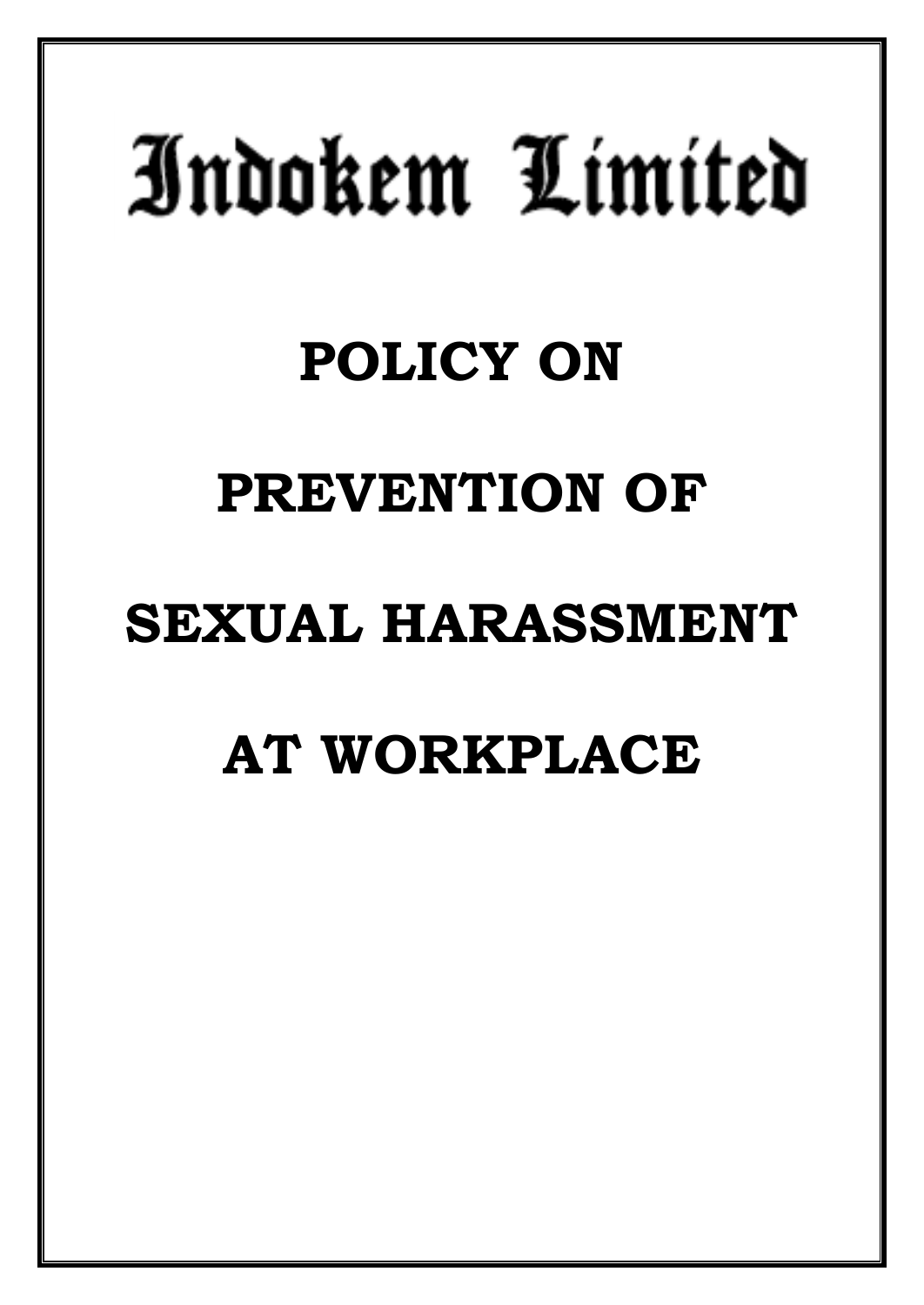#### **POLICY ON PREVENTION OF SEXUAL HARASSMENT AT WORKPLACE**

#### **I. COMMITMENT:**

Our Company is committed to providing work environment that ensures every employee is treated with dignity and respect and afforded equitable treatment.

The Company is also committed to promoting a work environment that is conducive to the professional growth of its employees and encourages equality of opportunity.

The Company will not tolerate any form of sexual harassment and is committed to take all necessary steps to ensure that its employees are not subjected to any form of harassment.

#### **II. SCOPE:**

This policy applies to all categories of employees of the Company, including permanent management and workmen, temporaries, trainees and employees on contract at their workplace or at client sites. The Company will not tolerate sexual harassment, if engaged in by clients or by suppliers or any other business associates.

The workplace includes:

- 1. All offices or other premises where the Company's business is conducted.
- 2. All company-related activities performed at any other site away from the Company's premises.
- 3. Any social, business or other functions where the conduct or comments may have an adverse impact on the workplace or workplace relations.

#### **III. DEFINITION OF SEXUAL HARASSMENT:**

Sexual harassment may be one or a series of incidents involving unsolicited and unwelcome sexual advances, requests for sexual favours, or any other verbal or physical conduct of sexual nature.

Sexual Harassment at the workplace includes:

- 1. unwelcome sexual advances (verbal, written or physical),
- 2. demand or request for sexual favours,
- 3. any other type of sexually-oriented conduct,
- 4. verbal abuse or 'joking' that is sex-oriented,
- 5. any conduct that has the purpose or the effect of interfering with an individual's work performance or creating an intimidating, hostile or offensive work environment and/or submission to such conduct is either an explicit or implicit term or condition of employment and /or submission or rejection of the conduct is used as a basis for making employment decisions.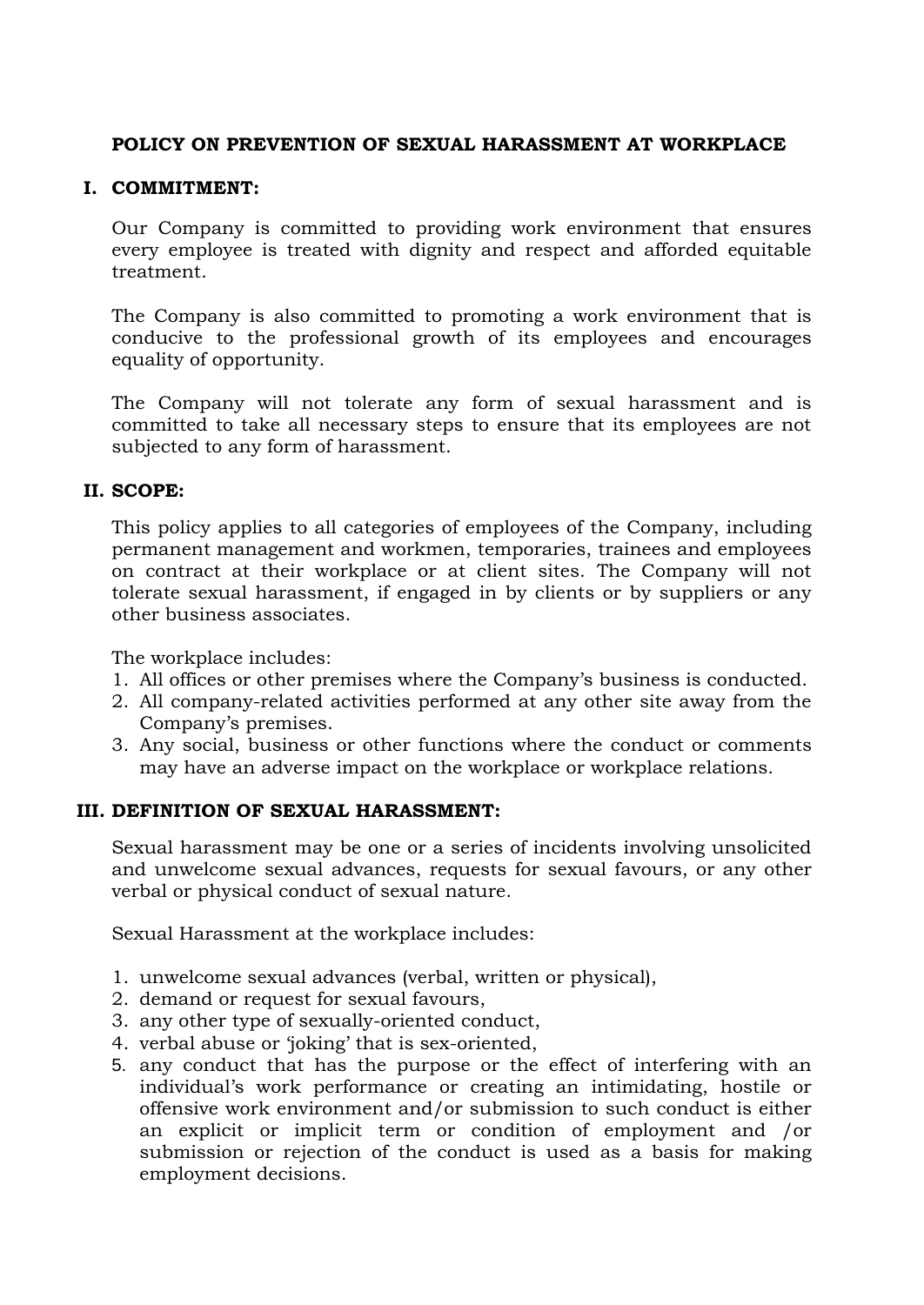#### **IV.RESPONSIBILITIES REGARDING SEXUAL HARASSMENT:**

All employees of the Company have a personal responsibility to ensure that their behavior is not contrary to this policy.

All employees are encouraged to reinforce the maintenance of a work environment free from sexual harassment.

#### **V. COMPLAINT MECHANISM:**

An appropriate complaint mechanism in the form of **"Internal Complaints Committee"** has been created in the Company for time-bound redressal of the complaint made by the victim.

#### **VI.INTERNAL COMPLAINTS COMMITTEE:**

The Company has instituted an Internal Complaints Committee for redressal of sexual harassment complaint (made by the victim) and for ensuring time bound treatment of such complaints.

Initially, and till further notice, the Internal Complaints Committee will comprise of the following five members out of which at least two members will be of the same gender as that of the complainant:

- 1. Ms. Rupal B Parikh **(Presiding Officer).**
- 2. Mr. Rangan Krishnan **(Member).**
- 3. Mrs. Shailaja Mulye **(Member).**
- 4. Mr. Prakash V. Shetty **(Member).**
- 5. Ms. Hutoxy D. Miller **(Member).**

The Internal Complaints Committee is responsible for:

- Investigating every formal written complaint of sexual harassment.
- Taking appropriate remedial measures to respond to any substantiated allegations of sexual harassment.
- Discouraging and preventing employment-related sexual harassment.

#### **A. Informal Resolution Options**

When an incident of sexual harassment occurs, the victim of such conduct can communicate their disapproval and objections immediately to the harasser and request the harasser to behave decently.

If the harassment does not stop or if victim is not comfortable with addressing the harasser directly, the victim can bring their concern to the attention of the Internal Complaints Committee for redressal of their grievances. The Internal Complaints Committee will thereafter provide advice or extend support as requested and will undertake prompt investigation to resolve the matter.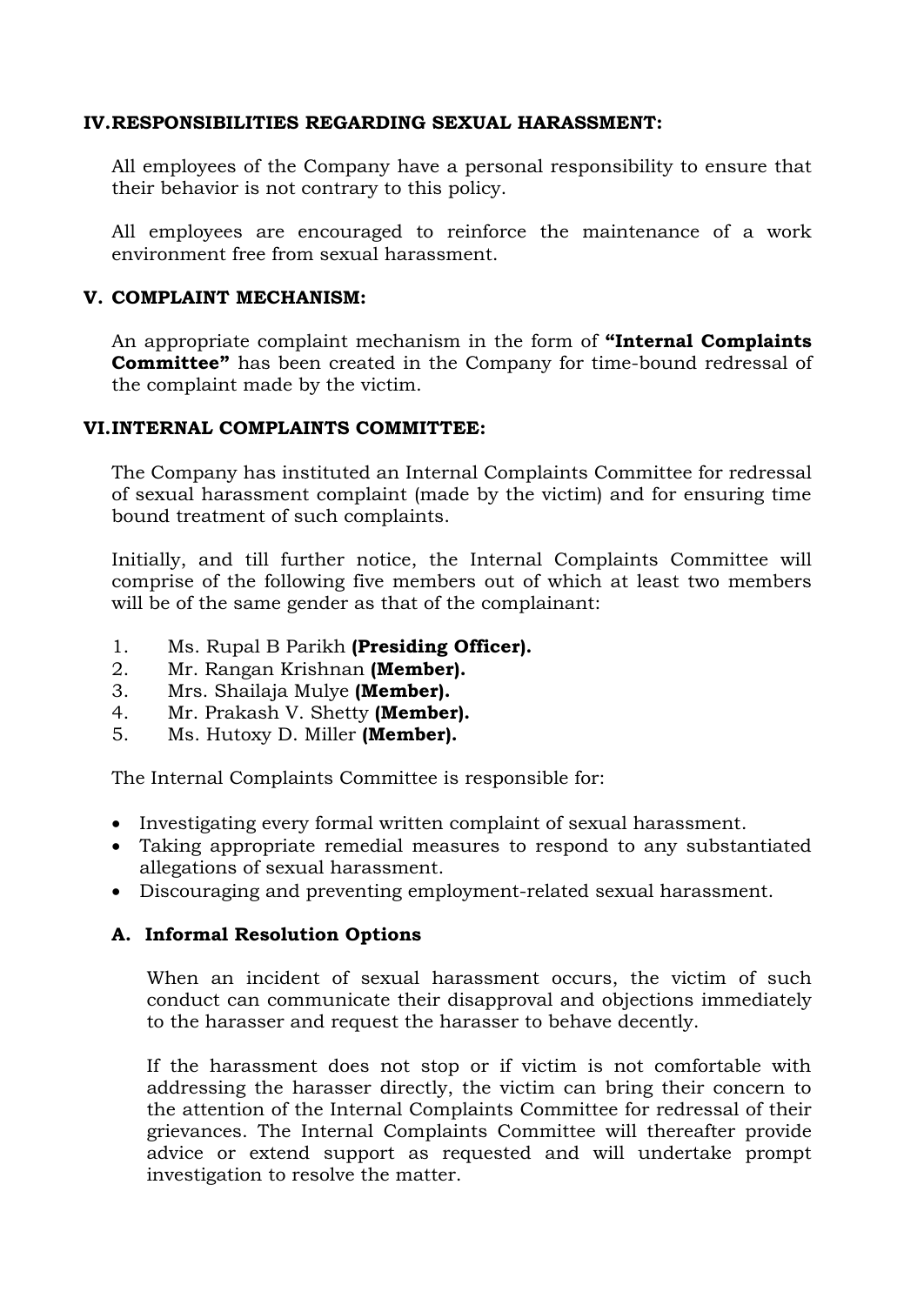#### **B. Complaints**:

- 1. An employee with a harassment concern, who is not comfortable with the informal resolution options or has exhausted such options, may make a formal complaint to the Presiding Officer of the Internal Complaints Committee constituted by the Management. The complaint shall have to be in writing and can be in form of a letter, preferably within 15 days and maximum within three months from the date of occurrence of the alleged incident, sent in a sealed envelope. Alternately, the employee can send complaint through an email. The employee is required to disclose their name, department, division and location they are working in, to enable the Presiding Officer to contact them and take the matter forward.
- 2. The Presiding Officer of the Internal Complaints Committee will proceed to determine whether the allegations (assuming them to be true only for the purpose of this determination) made in the complaint fall under the purview of Sexual Harassment, preferably within 30 days from receipt of the complaint.

In the event, the allegation does not fall under the purview of Sexual Harassment or the allegation does not constitute an offence of Sexual Harassment, the Presiding Officer will record this finding with reasons and communicate the same to the complainant.

- 3. If the Presiding Officer of the Internal Complaints Committee determines that the allegations constitute an act of sexual harassment, she will proceed to investigate the allegation with the assistance of the Internal Complaints Committee.
- 4. Where such conduct, on the part of the accused, amounts to a specific offence under the law, the Company shall initiate appropriate action in accordance with law by making a complaint with the appropriate authority.
- 5. The Internal Complaints Committee shall conduct such investigations in a timely manner and shall submit a written report containing the findings and recommendations to the Chairman and Managing Director (CMD) of the Company as soon as practically possible and in any case, not later than 90 days from the date of receipt of the complaint. The CMD will ensure corrective action on the recommendations of the Internal Complaints Committee and keep the complainant informed of the same.

Corrective action may include any of the following:

- a. Formal apology
- b. Counseling
- c. Written warning to the perpetrator and a copy of it maintained in the employee's file.